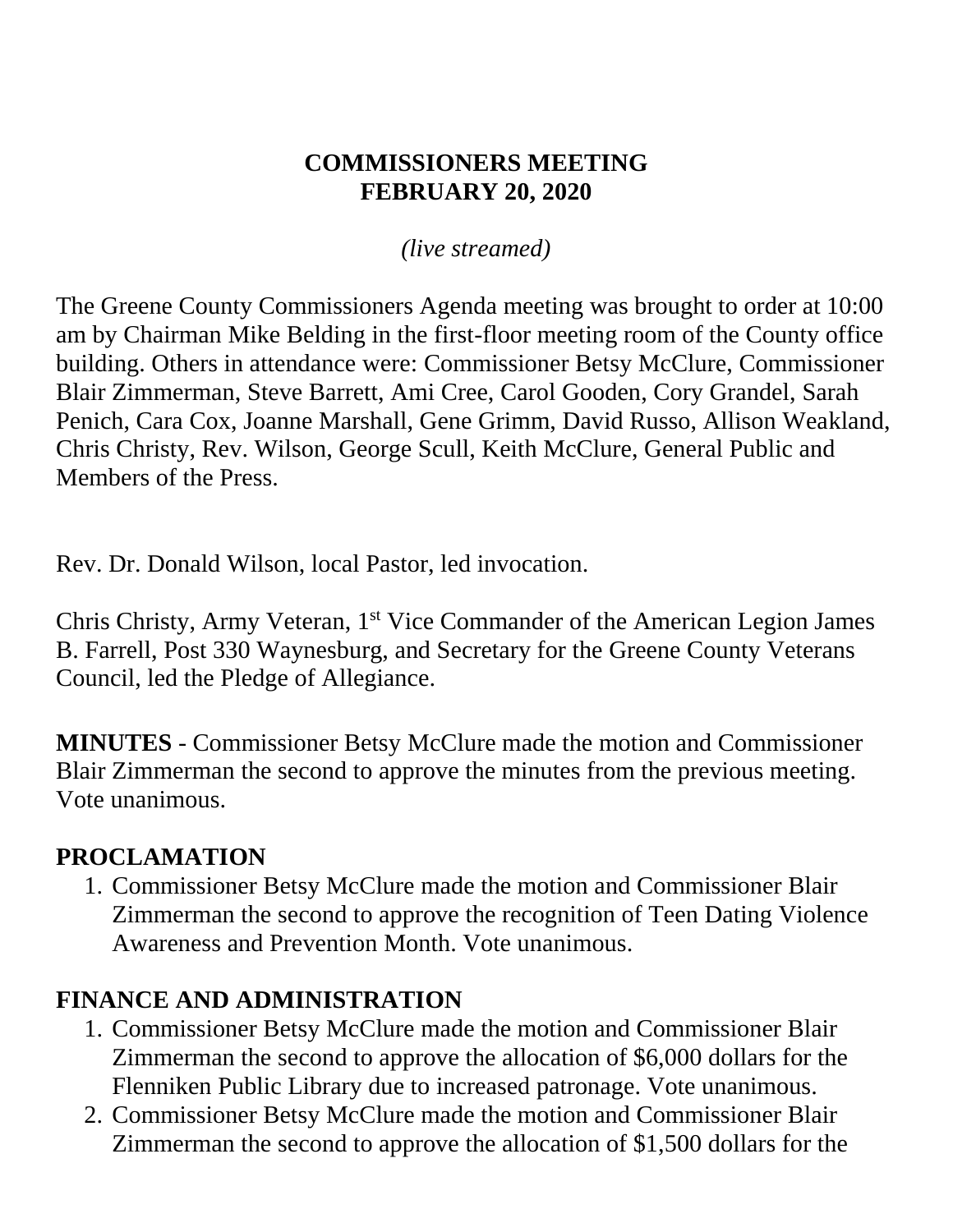Carmichaels VFW Post 3491 to use towards the Honor Guard. Vote unanimous.

- 3. Commissioner Betsy McClure made the motion and Commissioner Blair Zimmerman the second to approve the allocation of \$10,000 dollars for Corner Cupboard Food Bank. Vote unanimous.
- 4. Commissioner Betsy McClure made the motion and Commissioner Blair Zimmerman the second to approve the contract between Altered Gas Performance Events LLC aka Flashlight Drags and the County of Greene to add a 4<sup>th</sup> race. Vote unanimous.
- 5. Commissioner Betsy McClure made the motion and Commissioner Blair Zimmerman the second to approve the Contract between the County of Greene and Widmer Engineering for WalkWorks Grant for total budgeted fee of \$15,840.00. Grant for an Active Transportation Plan around Borough Parks for improved accessibility and walking lanes. Public input will be received throughout the process. Vote unanimous.
- 6. Commissioner Betsy McClure made the motion and Commissioner Blair Zimmerman the second to approve to replace Susan Maley with Carol Adamson on the Fair Board. Vote unanimous.
- 7. Commissioner Betsy McClure made the motion and Commissioner Blair Zimmerman the second to approve the Consultant Agreement between the County of Greene and Delta Development Group Inc. for professional community and economic development service, effective January 1, 2020 to January 31 2020 in the amount of \$7,500. Vote unanimous.
- 8. Commissioner Betsy McClure made the motion and Commissioner Blair Zimmerman the second to approve Amendment No.4 for the Greene County Airport Redevelopment Assistance Capital Project to extend the termination date from February 28, 2020 to February 28, 2021. Vote unanimous.

### **ASSESSMENT**

- 1. Commissioner Betsy McClure made the motion and Commissioner Blair Zimmerman the second to approve the appointment of Heather Gilbert to replace Larry Pettit on the Assessment Appeals Board. Vote unanimous.
- 2. Commissioner Betsy McClure made the motion and Commissioner Blair Zimmerman the second to approve the reappointment of Deanna Renner to the Assessment Appeals Board. Vote unanimous.
- 3. Commissioner Betsy McClure made the motion and Commissioner Blair Zimmerman the second to approve the reappointment of John Jacobs to the Assessment Appeals Board. Vote unanimous.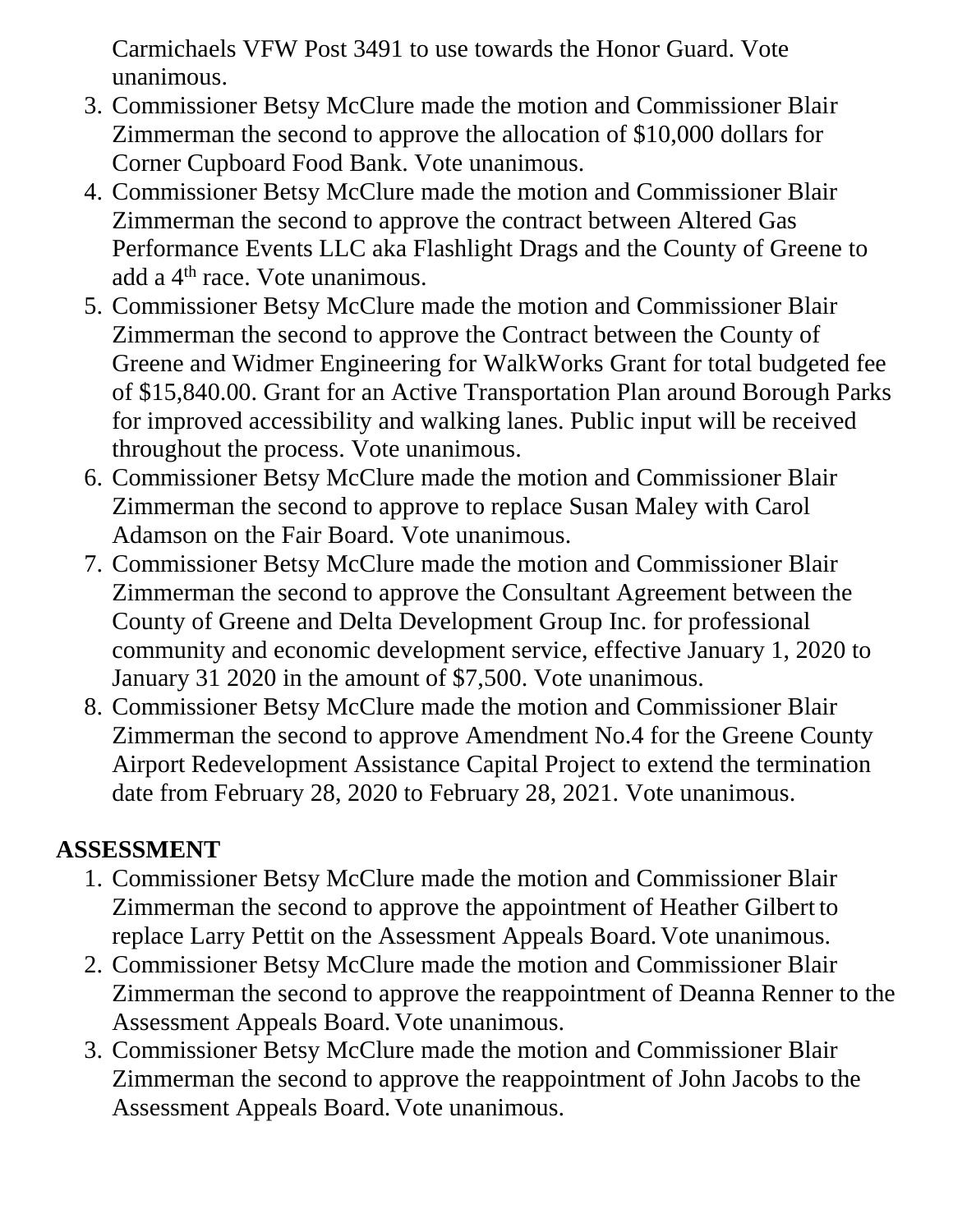#### **BRIDGE**

- 1. Commissioner Betsy McClure made the motion and Commissioner Blair Zimmerman the second to approve signatory authority to Jeffrey Marshall, for Bridge 63 documents. Vote unanimous. Vote unanimous.
- 2. Commissioner Betsy McClure made the motion and Commissioner Blair Zimmerman the second to approve the Amendment #2 for Reimbursement Agreement #R17120005 for Bridge 63, located in Gray Township due to adding \$750,000 in construction cost effective February 11, 2020. Total reimbursement increased from \$455,000 to \$1,205,000. Vote unanimous.

### **CYS**

1. Commissioner Betsy McClure made the motion and Commissioner Blair Zimmerman the second to approve the contract for provider services between the County of Greene and Cornell-Abraxas Group, Inc. for FY 2019/2020. Vote unanimous.

#### **EMA**

- 1. Commissioner Betsy McClure made the motion and Commissioner Blair Zimmerman the second to approve the PEMA grant award of \$97,851.17 for Statewide Interconnectivity Funding. Vote unanimous.
- 2. Commissioner Betsy McClure made the motion and Commissioner Blair Zimmerman the second to approve the grant agreement between the County of Greene and PEMA for reimbursement of personnel costs at 50 percent. Vote unanimous.

## **HUMAN SERVICES**

- 1. Commissioner Betsy McClure made the motion and Commissioner Blair Zimmerman the second to approve the Emergency Food Assistance Program Inventory and Expense Reimbursement request for October through December 2019. Vote unanimous.
- 2. Commissioner Betsy McClure made the motion and Commissioner Blair Zimmerman the second to approve the resignation of Terri Cooley-Taylor from the Human Services Advisory Board. Vote unanimous.
- 3. Commissioner Betsy McClure made the motion and Commissioner Blair Zimmerman the second to approve the appointment of Mary Yoders to the Human Services Advisory Board. Vote unanimous.
- 4. Commissioner Betsy McClure made the motion and Commissioner Blair Zimmerman the second to approve the FY 2020/2021 Work Statement for Family Center Fatherhood Initiative and OUD/SUD (Opioid Use Disorder/Substance Use Disorder). Vote unanimous.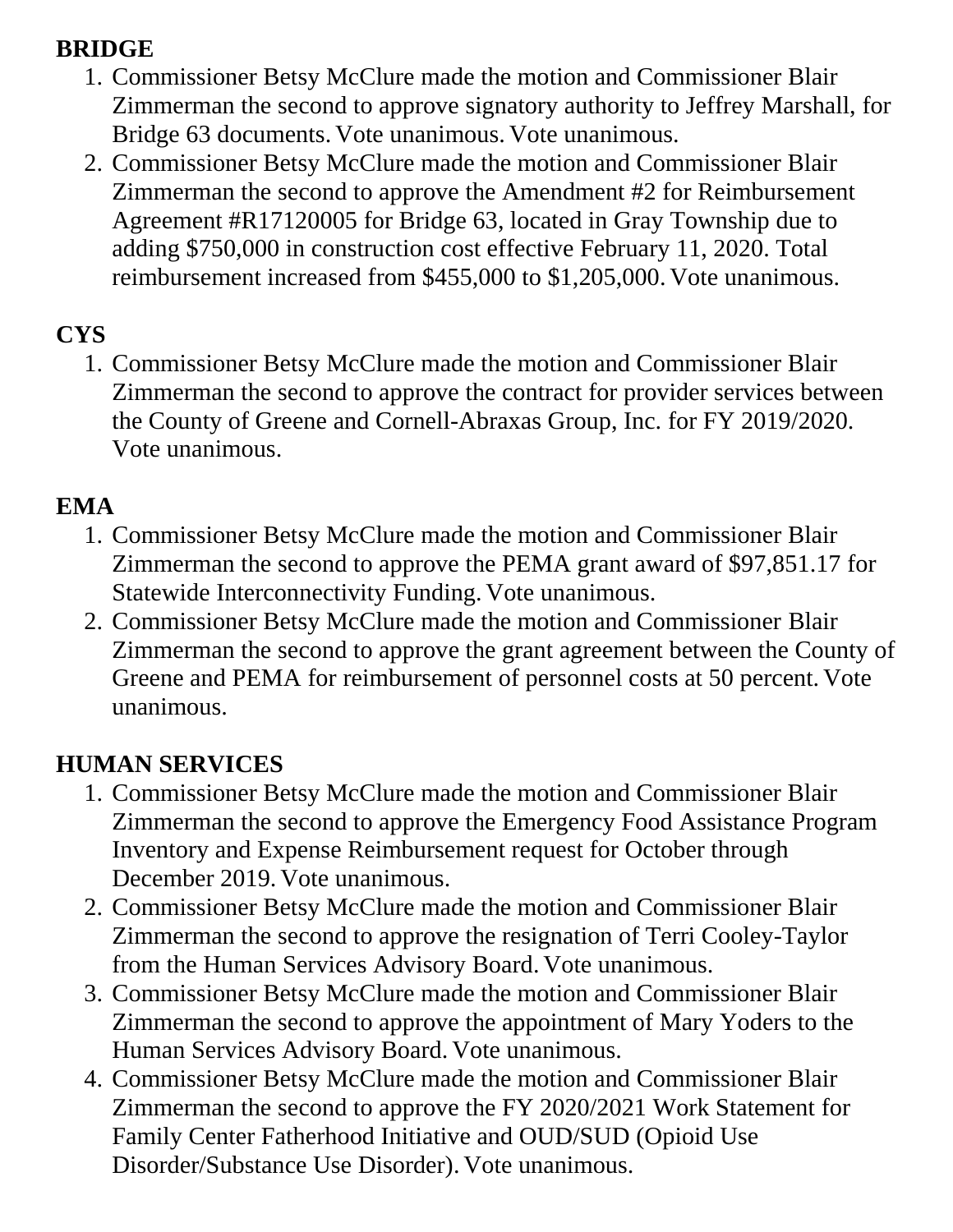## **MENTAL HEALTH AND INTELLECTUAL DISABILITIES**

1. Commissioner Betsy McClure made the motion and Commissioner Blair Zimmerman the second to approve the FY 2019/2020 three-month contract with the County of Greene and The Washington Health Systems Greene for delegate services in the amount of \$11,250. Vote unanimous.

#### **RDA**

1. Commissioner Betsy McClure made the motion and Commissioner Blair Zimmerman the second to approve the appointment of George Scull to the Redevelopment Authority Board. Vote unanimous.

## **TOURISM**

- 1. Commissioner Betsy McClure made the motion and Commissioner Blair Zimmerman the second to approve the 2020 Advertising Grant Recommendations totaling \$16,500 dollars. Please see attached list. Vote unanimous.
- 2. Commissioner Betsy McClure made the motion and Commissioner Blair Zimmerman the second to approve the 2020 Capital Grant Recommendation for 5 Kidz Kandy in the amount of \$5,000 for a Dumbwaiter. Vote unanimous.
- 3. Commissioner Betsy McClure made the motion and Commissioner Mike Belding the second to approve the 2020 Capital Grant Recommendation for Waynesburg Lions Club in the amount of \$5,000 for Milliken Amphitheater Enhancement. Commissioner Blair Zimmerman abstained due to conflict.

# **NOTICES**

- 1. Federal Energy Regulatory Commission, Division of Dam Safety and Inspections, responded to the Lake Lynn Project – Annual Spillway Gate Operation Certification to adhere to FERC's standard Annual Spillway Gate Operation Certificate form in reporting.
- 2. CNX Gas Company LLC, is applying for Permits to Drill and Operate Gas Wells for FINNEGAN RHL100AHSM, FINNEGAN RHL100BHSM, FINNEGAN RHL100CHSM, FINNEGAN RHL100DHSM, Located in Richhill Township.
- 3. Federal Energy Regulatory Commission responded to reports filed with the Federal Energy Regulatory Commission on Lake Lynn Hydroelectric Project No. 2459.
- 4. Dominion Gathering and Processing, Inc. is submitting an application for plan approval to construct, modify, or reactivate an air contamination source and/or install an air cleaning device to the PA DEP for the construction and operation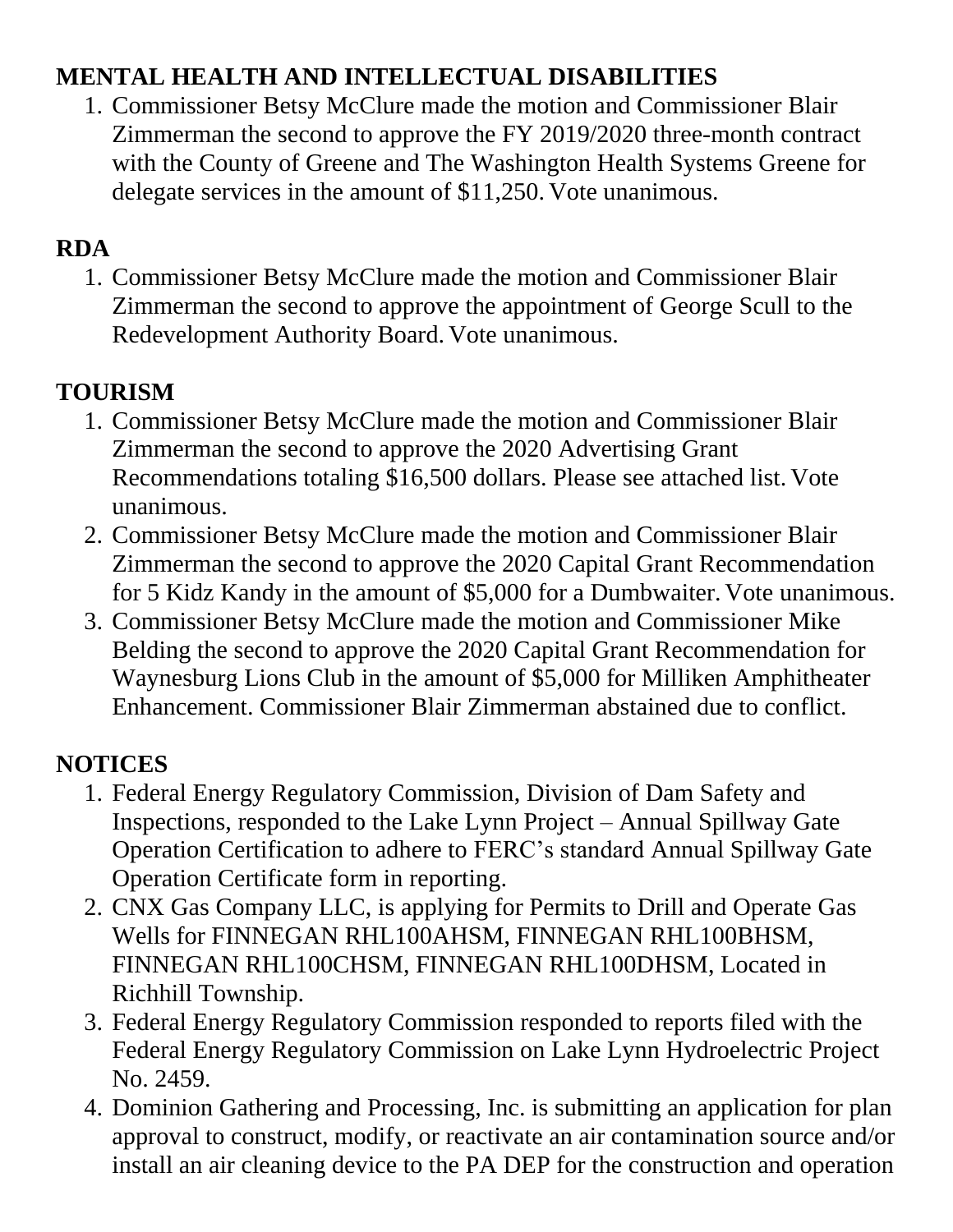of one low flow flare at an existing pigging equipment location in Springhill Township.

- 5. Consol PA Coal Company LLC, have revised Coal Mining Activity Permit for Bailey Mine and Prep Plant. The permit has been revised to add 17.3 surface acres for the 6L-3 Degas Borehole. Any person aggrieved by this action may appeal to: Environmental Hearing Board, Rachel Carson State Office Building 2 nd floor, 400 Market Street, P.O. Box 8457, Harrisburg, PA 17105-8457.
- 6. EQT Production and Rice Drilling will be submitting an application with the PA DEP to renew an interconnected surface water withdrawal. This withdrawal is located in Richhill Township.
- 7. EQT is applying for coverage under the ESCGP-3 for Barleywine Well Site located in Jackson Township.
- 8. Consol PA Coal Company submitted an application for a mining activity permit for Harvey Mine, located in Richhill and Morris Townships.

### **PUBLIC COMMENT**

George Scull asked, why was there an increase of \$750,000 to Bridge 63. The reason is, the County only had in agreement the design costs prior to this amendment. The \$750,000 is actually the cost of the construction of Bridge 63 in the reimbursement agreement.

#### **ADJOURNMENT**

Commissioner Betsy McClure made the motion and Commissioner Blair Zimmerman the second to adjourn. Vote unanimous.